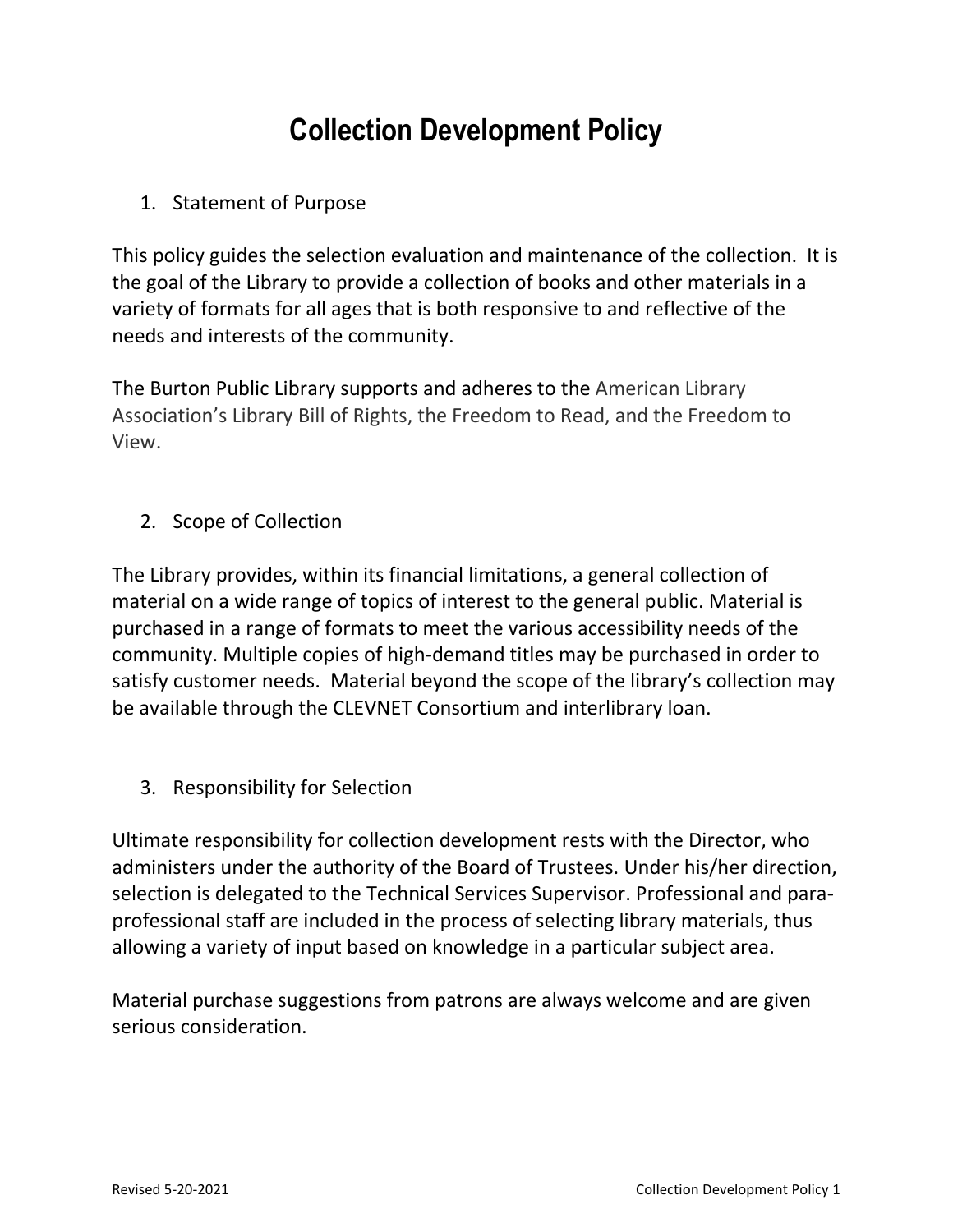### 4. Selection Criteria

Criteria include one or more of the following:

- **Current and anticipated appeal**
- **Significance of the work**
- Relation to the existing collection
- **Reputation and authority of author or publisher**
- Cost of the material and shelving limitations
- Critical reviews and inclusion in standard library indexes and tools
- **•** Overall balance of collection
- **Popularity of an author**
- Suitability of subject and style for the intended audience
- **Accuracy**
- **Suitability of format to library purposes**
- **Quality of technical production**
- Availability of the material elsewhere
- **Timeliness, social significance or permanence of value**
- **Local importance**
- **Patron Request**

\*Works by local authors of regional interest may be given special consideration

The library may acquire self-published books when they include unique local content, fit the scope of the Library's Collection Development Policy and meet the selection criteria. The library is more likely to add a self-published book to the collection if it has been reviewed in a major review journal (such as Library Journal, School Library Journal, and Publisher's Weekly).

5. Special Areas

Local History Collection

The Library makes a special effort to collect historical materials in all media which deal with Burton, Geauga County and Ohio. These materials must meet the Burton Public Library selection criteria as outlined in section four (4) of this policy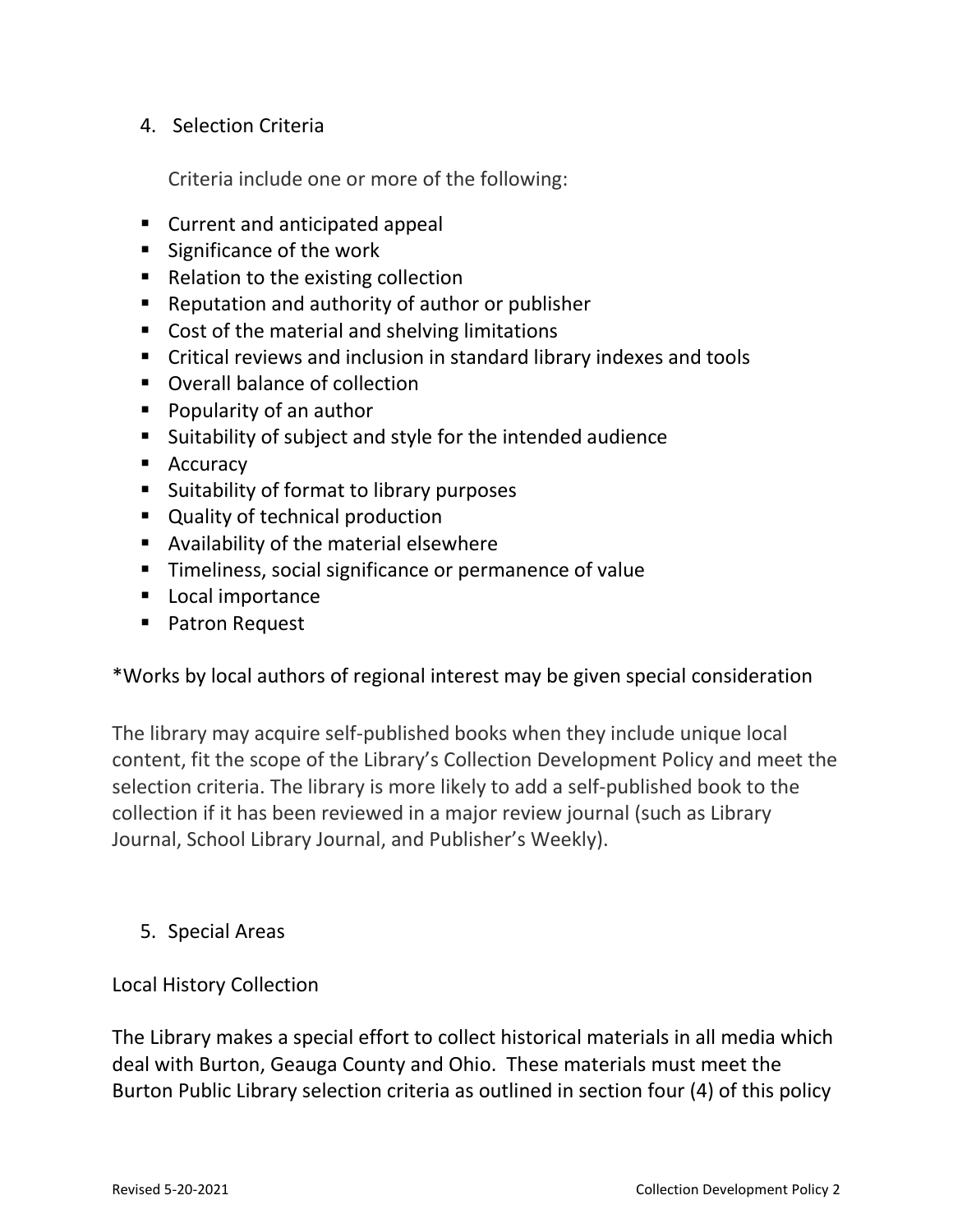### Amish Studies Collection

The Library selects materials on the Amish and Mennonite religions, life-styles and controversies. Particular emphasis is placed on materials related to the Amish and Mennonites of Geauga County and Ohio.

#### Adult Services Collections

The Adult Services collection includes print, audiovisual, and electronic materials in a variety of formats. Materials in the Adult Services collections are selected to meet the general educational, informational, cultural, and recreational needs of adults and secondary school students. A broad range of topics and viewpoints are represented, in order to serve the diverse needs and interests of our community.

### Youth Services Collections

The Youth Services collections include print, audiovisual, and electronic materials in a variety of formats and reading levels, as well as puppets and puzzles. A broad range of topics and viewpoints are represented, in order to serve the diverse needs and interests of our community.

The Children's collection is designed to serve the educational, informational, and recreational needs and interests of children from birth through age 12, including materials that support the curriculum of the Berkshire School District and other area schools.

The Teen collection is designed to serve the needs and interests of patrons ages 12 through 18. The Teen collection includes materials of high interest to teens, and materials that support the curriculum of the Berkshire School District and other area schools.

#### 6. Gifts

The Library at times welcomes gifts but accepts them with the understanding that it retains the right to handle or dispose of them in accordance with the Library's best interests.

Non-requested commercially sponsored materials will be handled as gifts.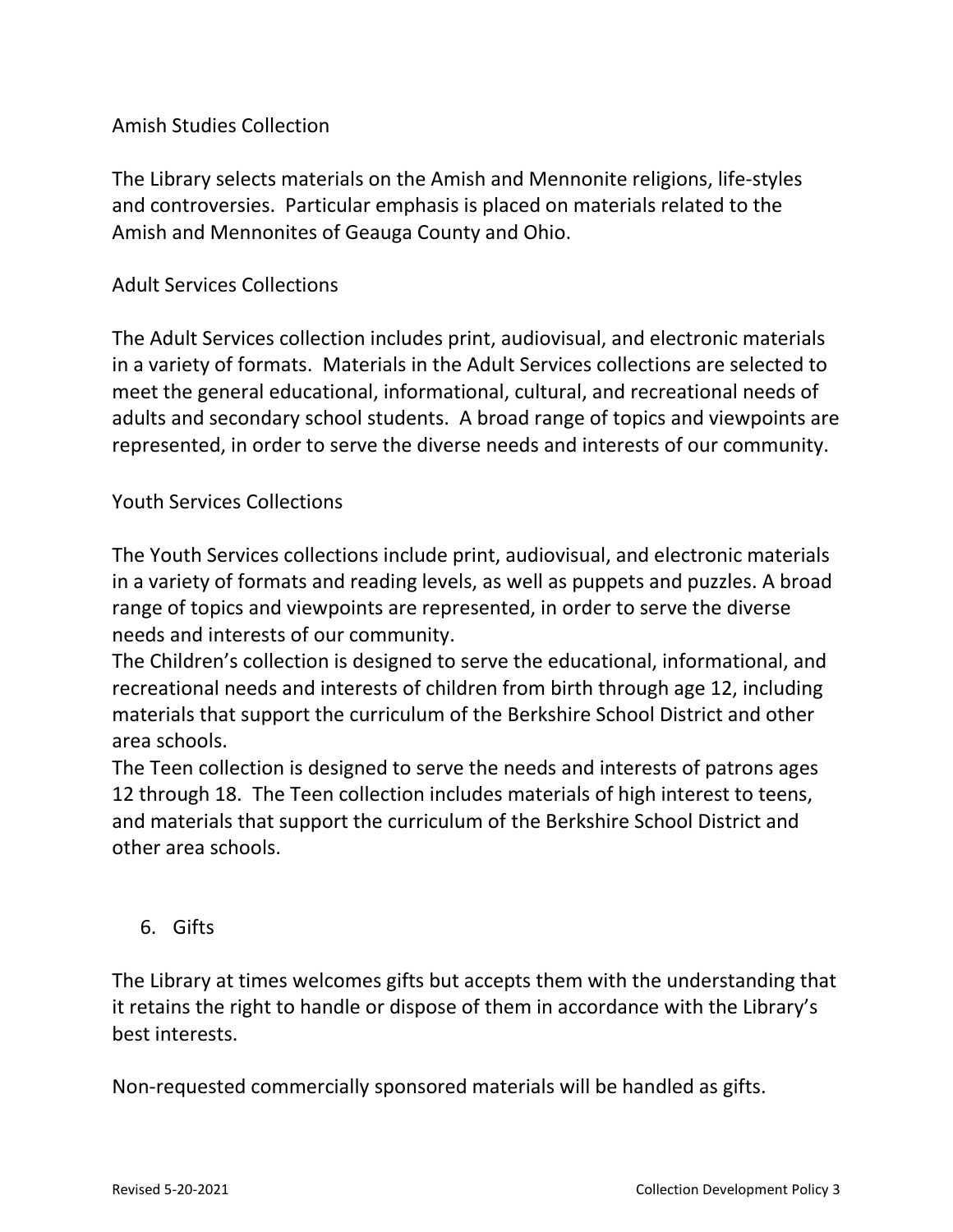### 7. Intellectual Freedom

The Library is committed to the principle that the constitutionally protected freedoms of speech and press are enjoyed by all. To this end, the Library strives to offer a collection that represents the needs of our community. Inclusion of an item in the collection does not mean that the Library endorses any theory or statement contained in those materials and resources.

While every customer may not agree with the viewpoints offered in some library material, the Library has a responsibility to provide a balanced collection with access to material reflecting diverse ideas through which any side of a question, cause, or movement may be explored, provided that the material meets the outlined selection criteria. The balanced nature of the collection is reflected in the diversity of materials, not in an equality of numbers. Customers are free to choose what they like from the collection, to reject what they don't like, but not to restrict the freedom of others to choose.

The Library's collection may include proselytizing works representing political, economic, moral, and religious or other vested positions when those works meet the selection criteria. Materials are not excluded because of the origin, background or views of those contributing to their creation or because they represent a particular aspect of life, frankness of expression or controversial subject matter.

Decisions about what materials are suitable for particular children should be made by the people who know them best - their parents or guardians. At no time will library staff act in place of the parent or guardian. Selection of materials for adults is not constrained by possible exposure to children or teenagers.

The Library is committed to free and open access to its collections and to connecting people with the world of ideas, information and materials they wish to explore in a friendly, nonjudgmental manner.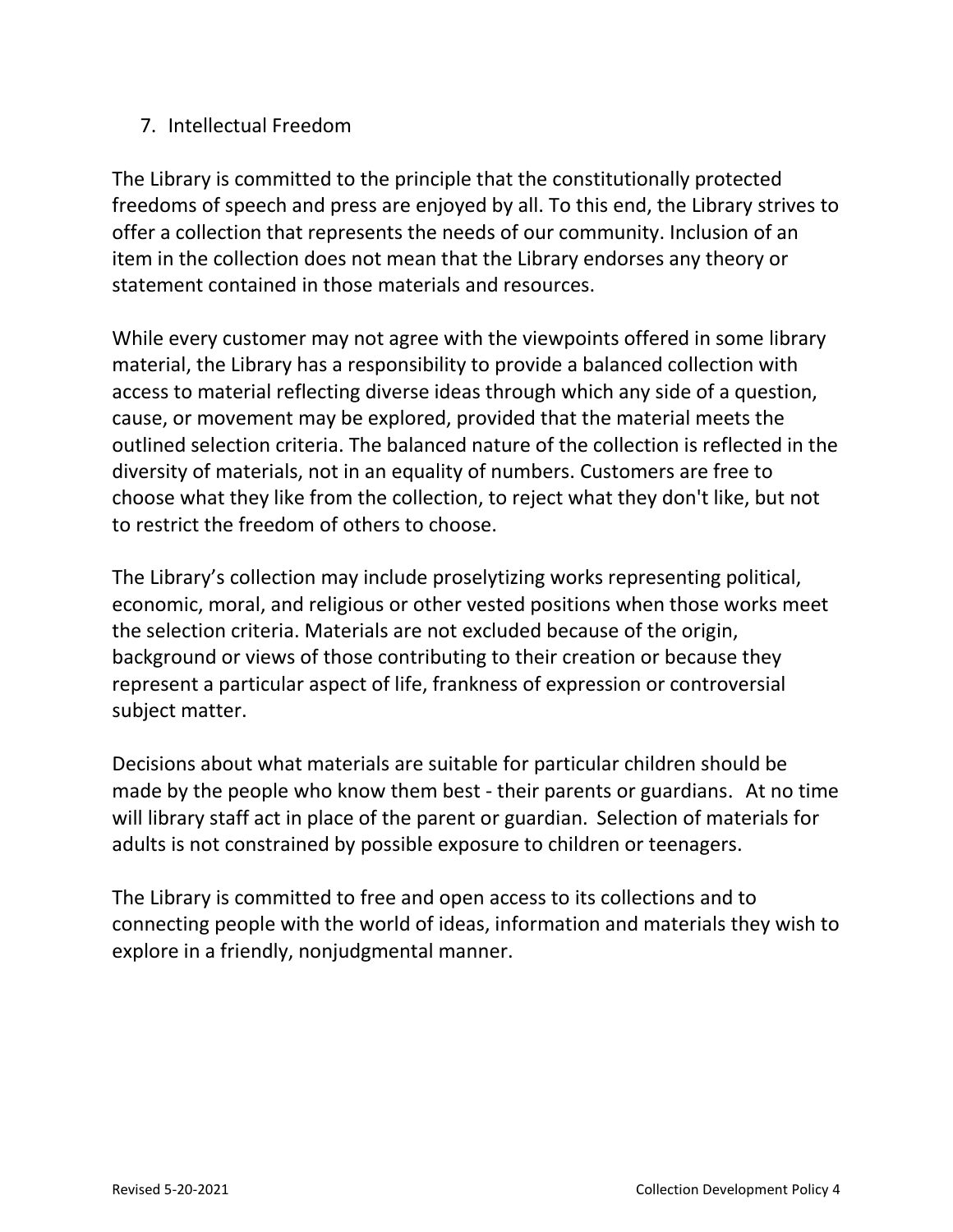## 8. Challenged Materials

Just as they have a right to make recommendations for additions, patrons (Burton Public Library card holders) may challenge materials by inquiring about the appropriateness of an item for the collection. A formal process has been developed to assure that challenges are handled in an attentive and consistent manner. A "Request for Reconsideration of Library Material" form is available for such issues. The completed form will be referred to the Director. The challenged material will be reviewed by a three person committee with one appointed by the BPL Board; one appointed by the Berkshire Local School District Board; and one appointed by the BPL Director. When the material is not in use by the committee, it will remain in the collection until a final determination is made. The Director will report the outcome of the review to the petitioner in a timely manner. If the complainant is not satisfied, they may request that the Library Board review the request. Any decision of the Library Board of Trustees will be

final. Challenged materials which are found to have met the selection criteria policy of the Library will not be removed under any legal or extra-legal pressure.

9. Maintaining the Collection

In order to maintain a vital, current collection that meets the needs of the community, examination and evaluation of materials is an ongoing process. When library materials lose the value for which they were originally selected, they may be withdrawn.

Staff use the following criteria in choosing retention or withdrawal of items:

- Relevance to community need/inherent value
- Accuracy of information (obsolete, misleading or outdated)
- Number of copies in the collection
- Circulation statistics
- Physical condition of material
- Space availability

Gifts, including memorial items, are subject to these withdrawal and replacement policies.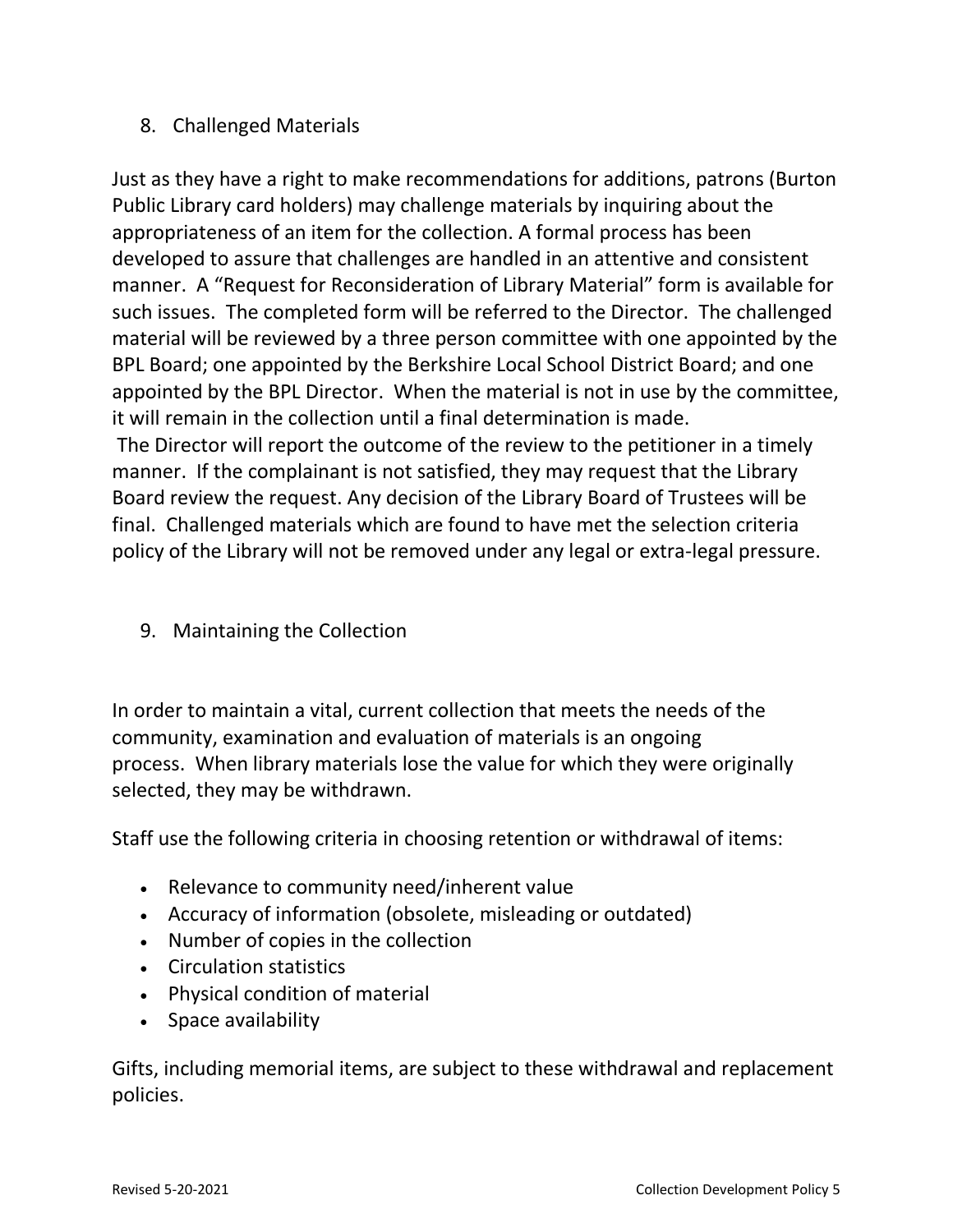### 10. Copyright Law

The Burton Public Library abides by copyright law. Patrons using library material are responsible for the legal use of that material.

11. Review of Policy

This policy will be reviewed periodically by the Director and the Technical Service Department Supervisor and revised as needed subject to approval of the Library Board of Trustees.

# Appendices

- A. American Library Association's Library Bill of Rights
- B. American Library Association's the Freedom to Read Statement
- C. American Library Association's the Freedom to View Statement
- D. Request for Reconsideration of Library Material form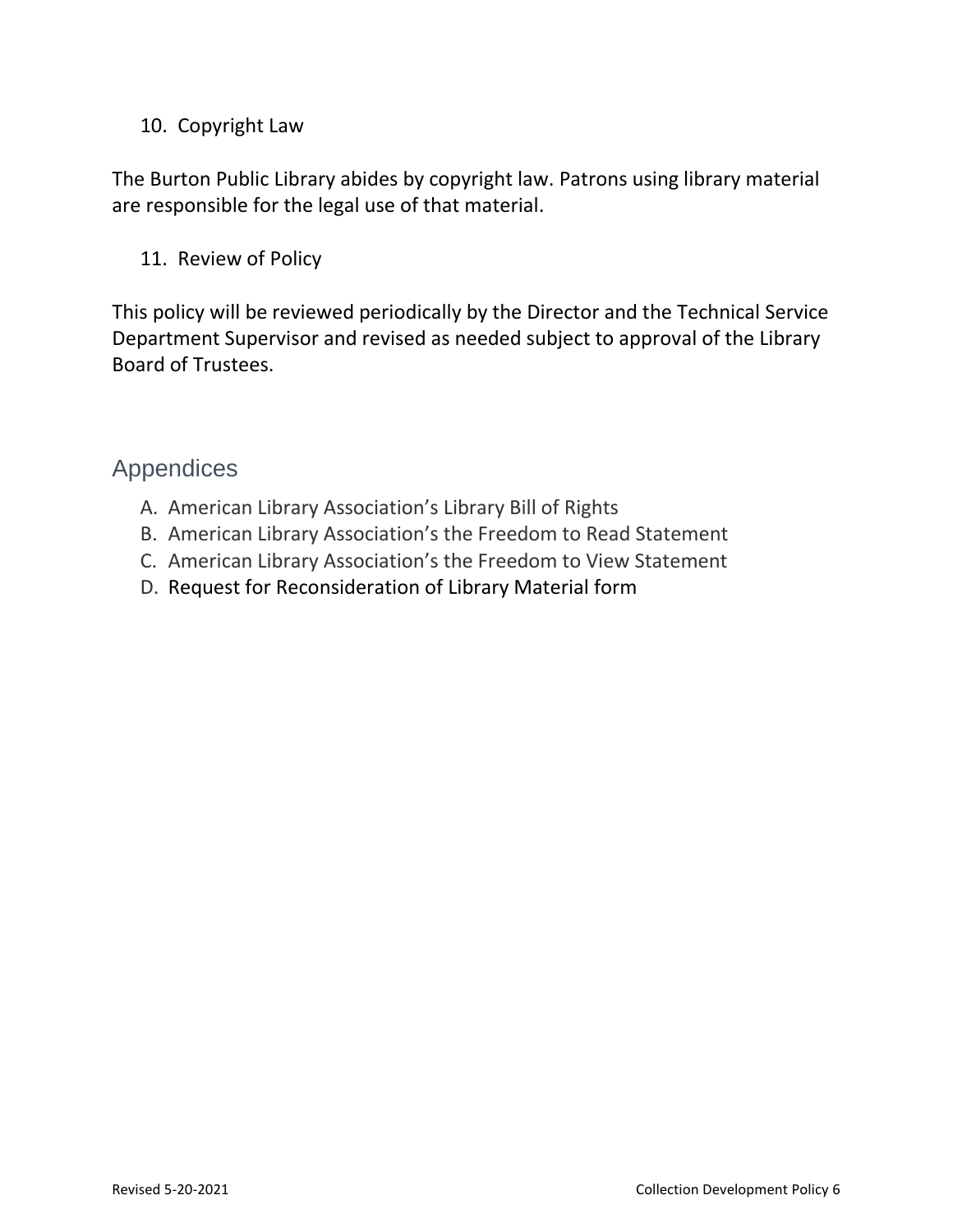### Appendix A

American Library Association's Library Bill of Rights

The American Library Association affirms that all libraries are forums for information and ideas, and that the following basic policies should guide their services.

I. Books and other library resources should be provided for the interest, information, and enlightenment of all people of the community the library serves. Materials should not be excluded because of the origin, background, or views of those contributing to their creation.

II. Libraries should provide materials and information presenting all points of view on current and historical issues. Materials should not be proscribed or removed because of partisan or doctrinal disapproval.

III. Libraries should challenge censorship in the fulfillment of their responsibility to provide information and enlightenment.

IV. Libraries should cooperate with all persons and groups concerned with resisting abridgment of free expression and free access to ideas.

V. A person's right to use a library should not be denied or abridged because of origin, age, background, or views.

VI. Libraries which make exhibit spaces and meeting rooms available to the public they serve should make such facilities available on an equitable basis, regardless of the beliefs or affiliations of individuals or groups requesting their use.

VII. All people, regardless of origin, age, background, or views, possess a right to privacy and confidentiality in their library use. Libraries should advocate for, educate about, and protect people's privacy, safeguarding all library use data, including personally identifiable information.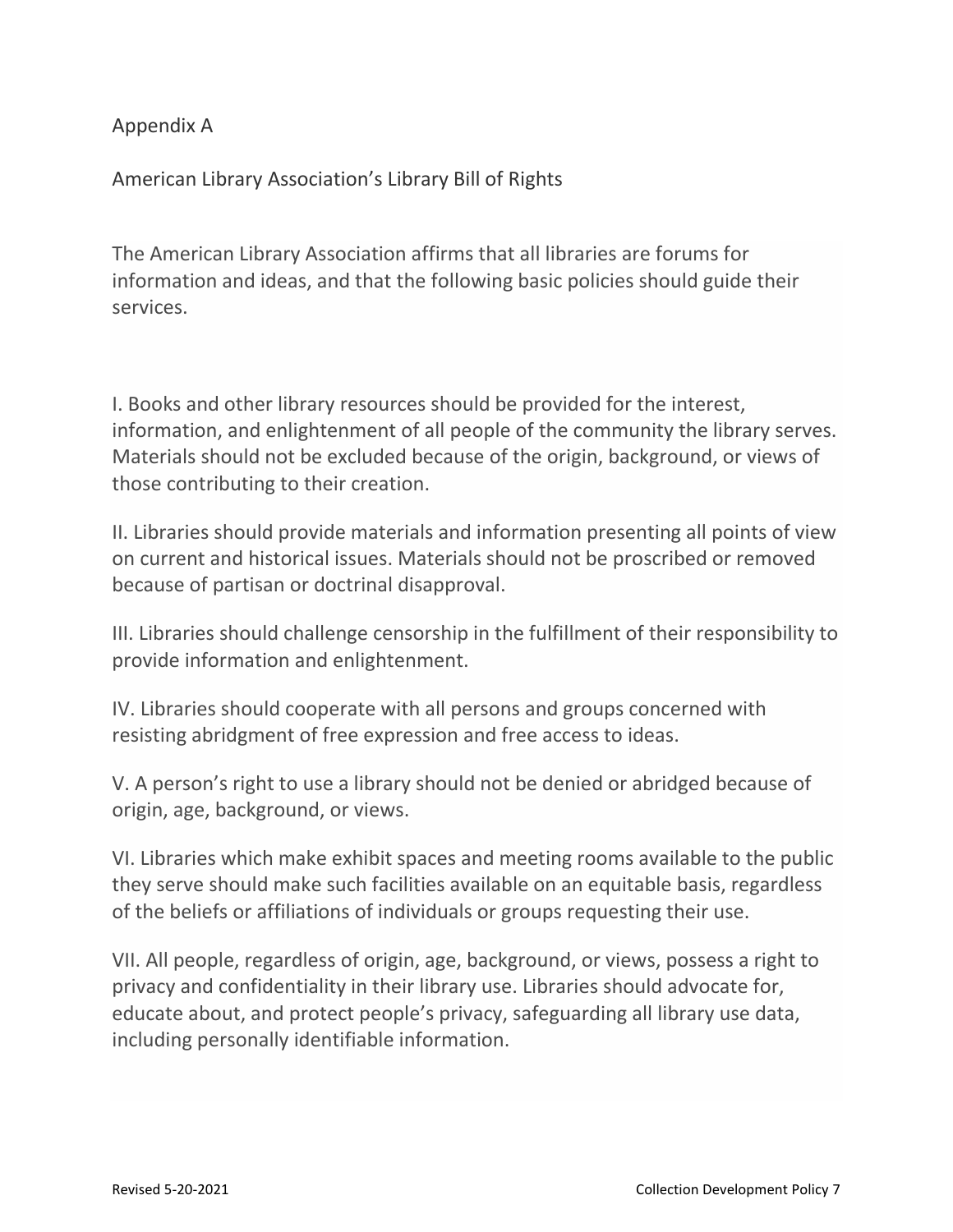Adopted June 19, 1939, by the ALA Council; amended October 14, 1944; June 18, 1948; February 2, 1961; June 27, 1967; January 23, 1980; January 29, 2019.

Inclusion of "age" reaffirmed January 23, 1996.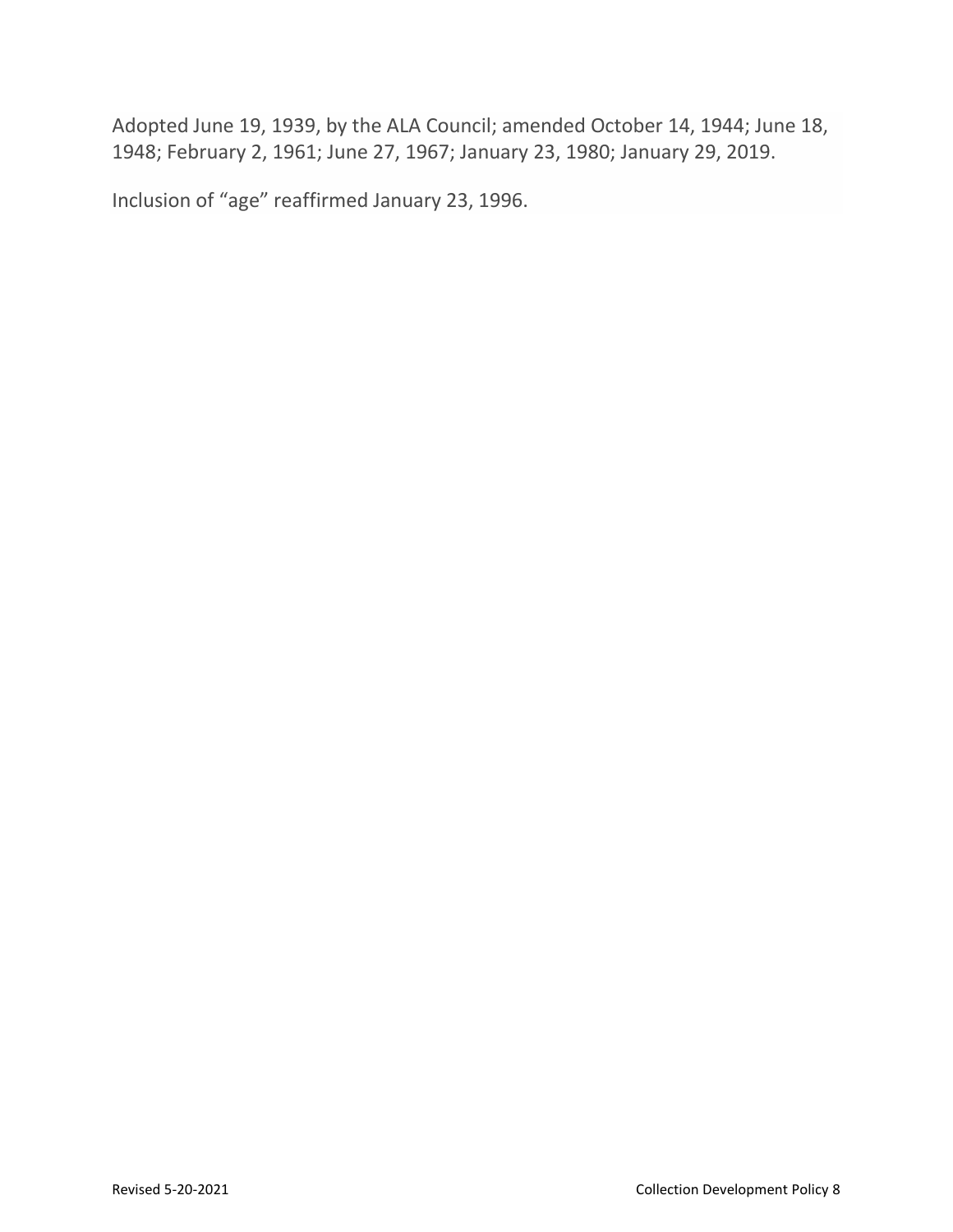### Appendix B

American Library Association's the Freedom to Read Statement

The freedom to read is essential to our democracy. It is continuously under attack. Private groups and public authorities in various parts of the country are working to remove or limit access to reading materials, to censor content in schools, to label "controversial" views, to distribute lists of "objectionable" books or authors, and to purge libraries. These actions apparently rise from a view that our national tradition of free expression is no longer valid; that censorship and suppression are needed to counter threats to safety or national security, as well as to avoid the subversion of politics and the corruption of morals. We, as individuals devoted to reading and as librarians and publishers responsible for disseminating ideas, wish to assert the public interest in the preservation of the freedom to read.

Most attempts at suppression rest on a denial of the fundamental premise of democracy: that the ordinary individual, by exercising critical judgment, will select the good and reject the bad. We trust Americans to recognize propaganda and misinformation, and to make their own decisions about what they read and believe. We do not believe they are prepared to sacrifice their heritage of a free press in order to be "protected" against what others think may be bad for them. We believe they still favor free enterprise in ideas and expression.

These efforts at suppression are related to a larger pattern of pressures being brought against education, the press, art and images, films, broadcast media, and the Internet. The problem is not only one of actual censorship. The shadow of fear cast by these pressures leads, we suspect, to an even larger voluntary curtailment of expression by those who seek to avoid controversy or unwelcome scrutiny by government officials.

Such pressure toward conformity is perhaps natural to a time of accelerated change. And yet suppression is never more dangerous than in such a time of social tension. Freedom has given the United States the elasticity to endure strain. Freedom keeps open the path of novel and creative solutions, and enables change to come by choice. Every silencing of a heresy, every enforcement of an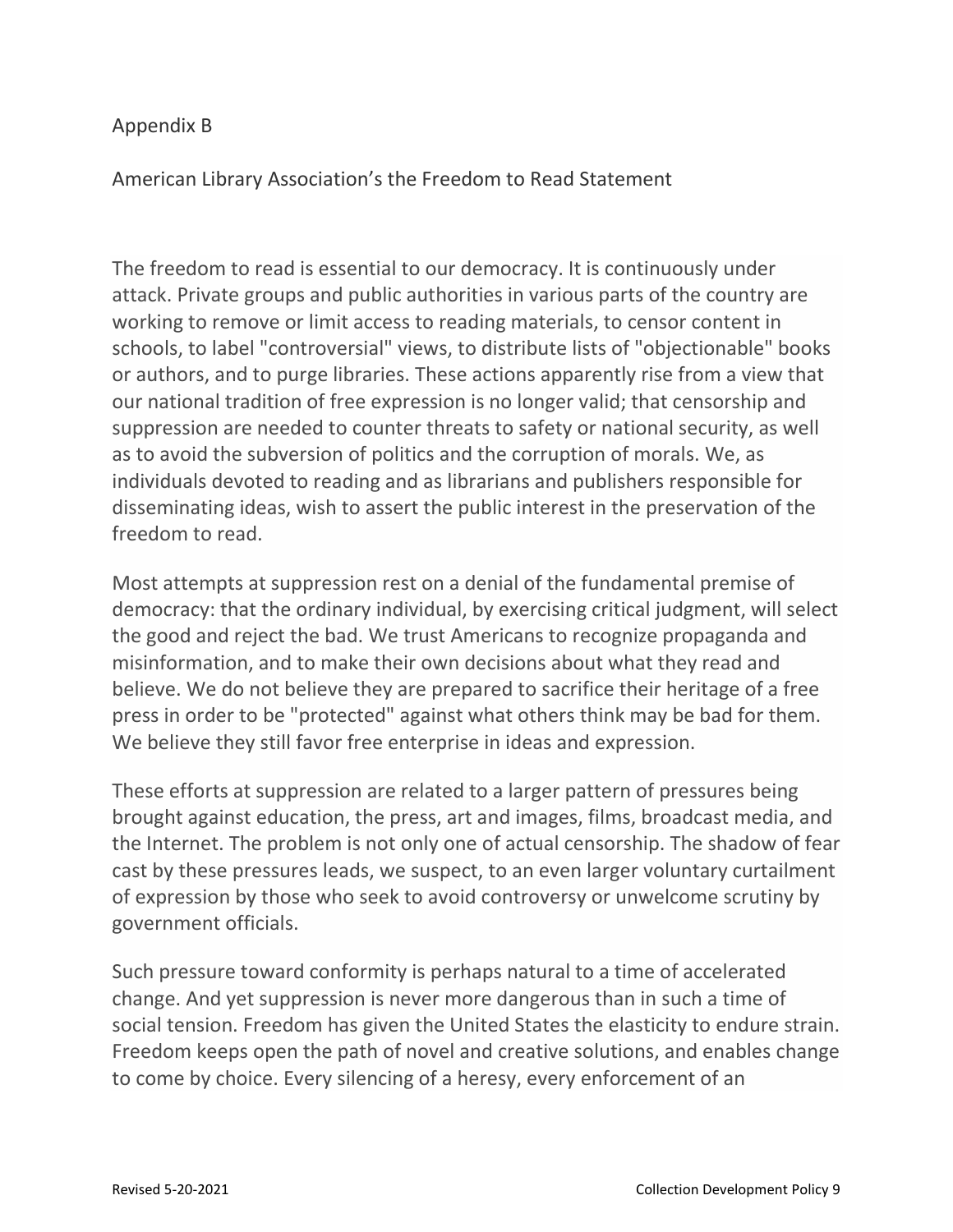orthodoxy, diminishes the toughness and resilience of our society and leaves it the less able to deal with controversy and difference.

Now as always in our history, reading is among our greatest freedoms. The freedom to read and write is almost the only means for making generally available ideas or manners of expression that can initially command only a small audience. The written word is the natural medium for the new idea and the untried voice from which come the original contributions to social growth. It is essential to the extended discussion that serious thought requires, and to the accumulation of knowledge and ideas into organized collections.

We believe that free communication is essential to the preservation of a free society and a creative culture. We believe that these pressures toward conformity present the danger of limiting the range and variety of inquiry and expression on which our democracy and our culture depend. We believe that every American community must jealously guard the freedom to publish and to circulate, in order to preserve its own freedom to read. We believe that publishers and librarians have a profound responsibility to give validity to that freedom to read by making it possible for the readers to choose freely from a variety of offerings.

The freedom to read is guaranteed by the Constitution. Those with faith in free people will stand firm on these constitutional guarantees of essential rights and will exercise the responsibilities that accompany these rights.

We therefore affirm these propositions:

**1.** *It is in the public interest for publishers and librarians to make available the widest diversity of views and expressions, including those that are unorthodox, unpopular, or considered dangerous by the majority.*

Creative thought is by definition new, and what is new is different. The bearer of every new thought is a rebel until that idea is refined and tested. Totalitarian systems attempt to maintain themselves in power by the ruthless suppression of any concept that challenges the established orthodoxy. The power of a democratic system to adapt to change is vastly strengthened by the freedom of its citizens to choose widely from among conflicting opinions offered freely to them. To stifle every nonconformist idea at birth would mark the end of the democratic process. Furthermore, only through the constant activity of weighing and selecting can the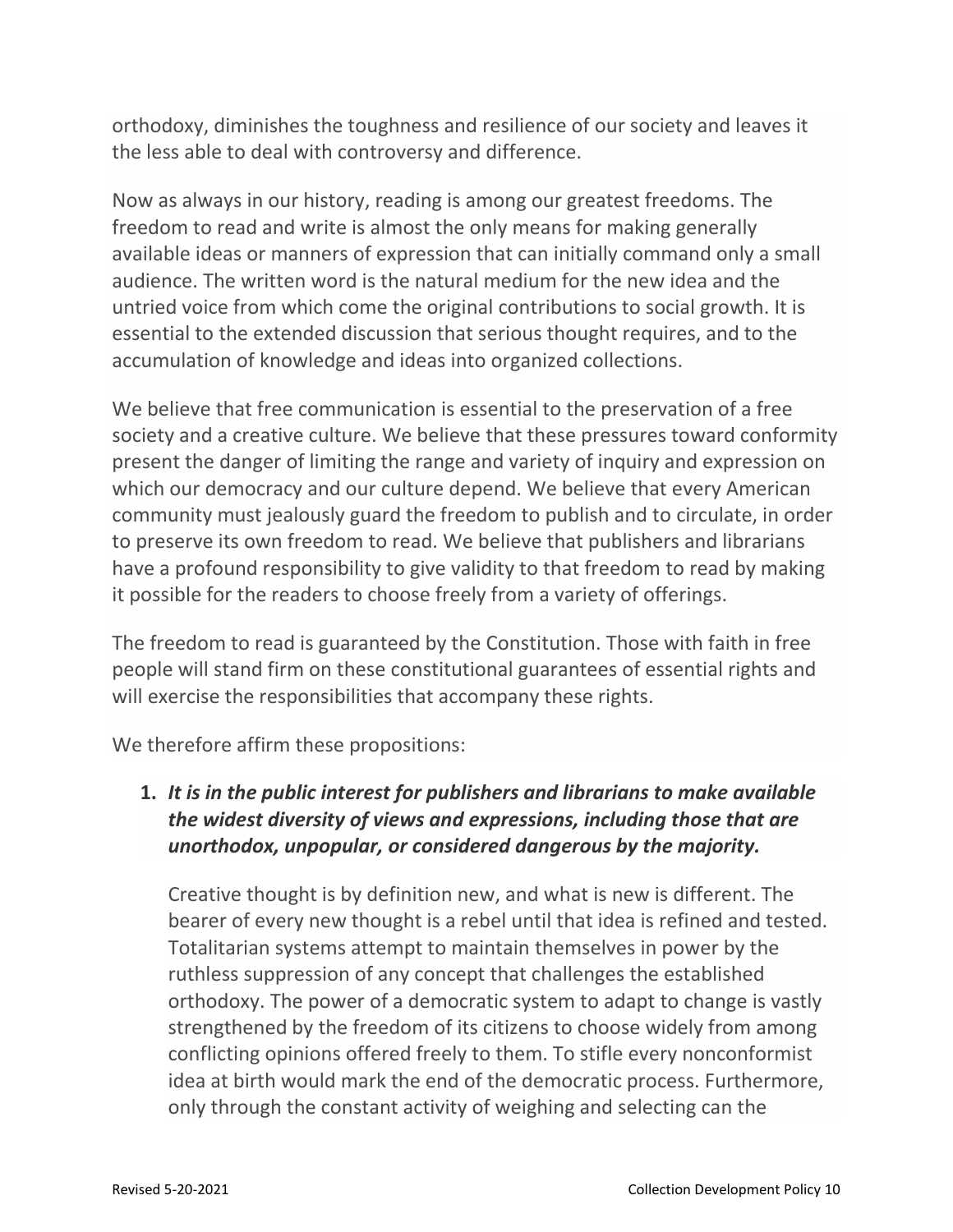democratic mind attain the strength demanded by times like these. We need to know not only what we believe but why we believe it.

**2.** *Publishers, librarians, and booksellers do not need to endorse every idea or presentation they make available. It would conflict with the public interest for them to establish their own political, moral, or aesthetic views as a standard for determining what should be published or circulated.*

Publishers and librarians serve the educational process by helping to make available knowledge and ideas required for the growth of the mind and the increase of learning. They do not foster education by imposing as mentors the patterns of their own thought. The people should have the freedom to read and consider a broader range of ideas than those that may be held by any single librarian or publisher or government or church. It is wrong that what one can read should be confined to what another thinks proper.

# **3.** *It is contrary to the public interest for publishers or librarians to bar access to writings on the basis of the personal history or political affiliations of the author.*

No art or literature can flourish if it is to be measured by the political views or private lives of its creators. No society of free people can flourish that draws up lists of writers to whom it will not listen, whatever they may have to say.

## **4.** *There is no place in our society for efforts to coerce the taste of others, to confine adults to the reading matter deemed suitable for adolescents, or to inhibit the efforts of writers to achieve artistic expression.*

To some, much of modern expression is shocking. But is not much of life itself shocking? We cut off literature at the source if we prevent writers from dealing with the stuff of life. Parents and teachers have a responsibility to prepare the young to meet the diversity of experiences in life to which they will be exposed, as they have a responsibility to help them learn to think critically for themselves. These are affirmative responsibilities, not to be discharged simply by preventing them from reading works for which they are not yet prepared. In these matters values differ, and values cannot be legislated; nor can machinery be devised that will suit the demands of one group without limiting the freedom of others.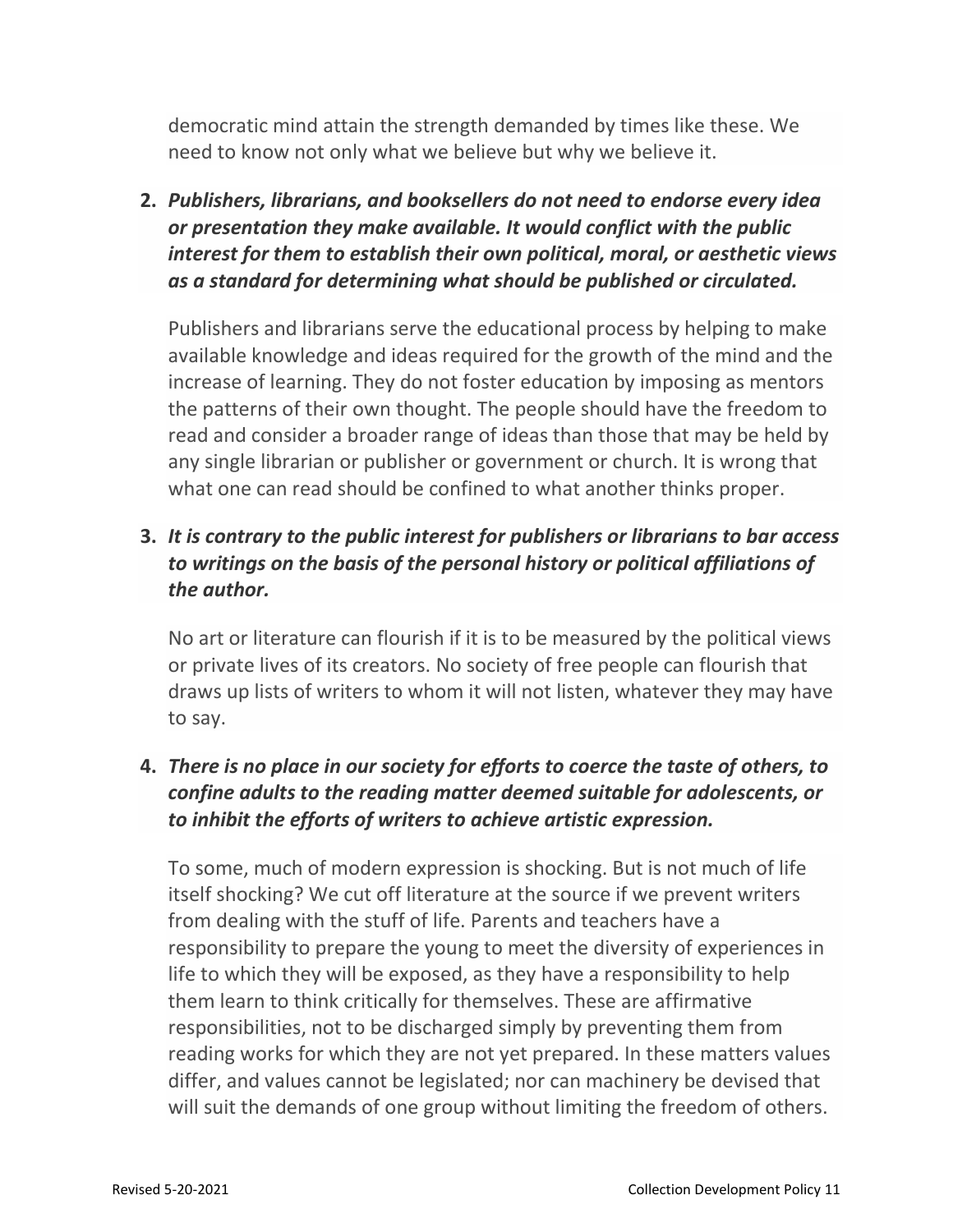**5.** *It is not in the public interest to force a reader to accept the prejudgment of a label characterizing any expression or its author as subversive or dangerous.*

The ideal of labeling presupposes the existence of individuals or groups with wisdom to determine by authority what is good or bad for others. It presupposes that individuals must be directed in making up their minds about the ideas they examine. But Americans do not need others to do their thinking for them.

**6.** *It is the responsibility of publishers and librarians, as guardians of the people's freedom to read, to contest encroachments upon that freedom by individuals or groups seeking to impose their own standards or tastes upon the community at large; and by the government whenever it seeks to reduce or deny public access to public information.*

It is inevitable in the give and take of the democratic process that the political, the moral, or the aesthetic concepts of an individual or group will occasionally collide with those of another individual or group. In a free society individuals are free to determine for themselves what they wish to read, and each group is free to determine what it will recommend to its freely associated members. But no group has the right to take the law into its own hands, and to impose its own concept of politics or morality upon other members of a democratic society. Freedom is no freedom if it is accorded only to the accepted and the inoffensive. Further, democratic societies are more safe, free, and creative when the free flow of public information is not restricted by governmental prerogative or selfcensorship.

**7.** *It is the responsibility of publishers and librarians to give full meaning to the freedom to read by providing books that enrich the quality and diversity of thought and expression. By the exercise of this affirmative responsibility, they can demonstrate that the answer to a "bad" book is a good one, the answer to a "bad" idea is a good one.*

The freedom to read is of little consequence when the reader cannot obtain matter fit for that reader's purpose. What is needed is not only the absence of restraint, but the positive provision of opportunity for the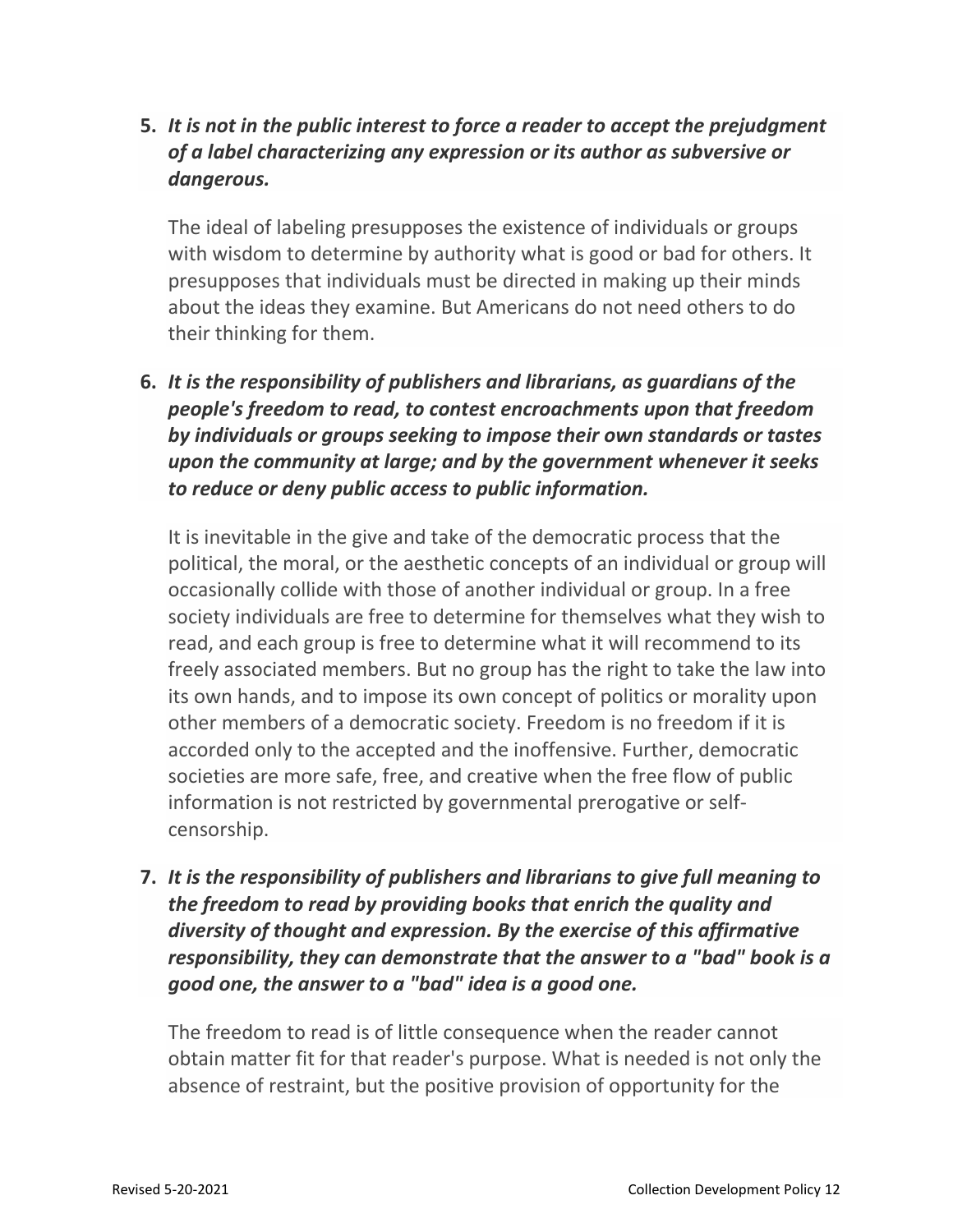people to read the best that has been thought and said. Books are the major channel by which the intellectual inheritance is handed down, and the principal means of its testing and growth. The defense of the freedom to read requires of all publishers and librarians the utmost of their faculties, and deserves of all Americans the fullest of their support.

We state these propositions neither lightly nor as easy generalizations. We here stake out a lofty claim for the value of the written word. We do so because we believe that it is possessed of enormous variety and usefulness, worthy of cherishing and keeping free. We realize that the application of these propositions may mean the dissemination of ideas and manners of expression that are repugnant to many persons. We do not state these propositions in the comfortable belief that what people read is unimportant. We believe rather that what people read is deeply important; that ideas can be dangerous; but that the suppression of ideas is fatal to a democratic society. Freedom itself is a dangerous way of life, but it is ours.

This statement was originally issued in May of 1953 by the Westchester Conference of the American Library Association and the American Book Publishers Council, which in 1970 consolidated with the American Educational Publishers Institute to become the Association of American Publishers.

Adopted June 25, 1953, by the ALA Council and the AAP Freedom to Read Committee; amended January 28, 1972; January 16, 1991; July 12, 2000; June 30, 2004.

*A Joint Statement by:*

American Library Association Association of American Publishers

*Subsequently endorsed by:*

American Booksellers for Free Expression The Association of American University Presses The Children's Book Council Freedom to Read Foundation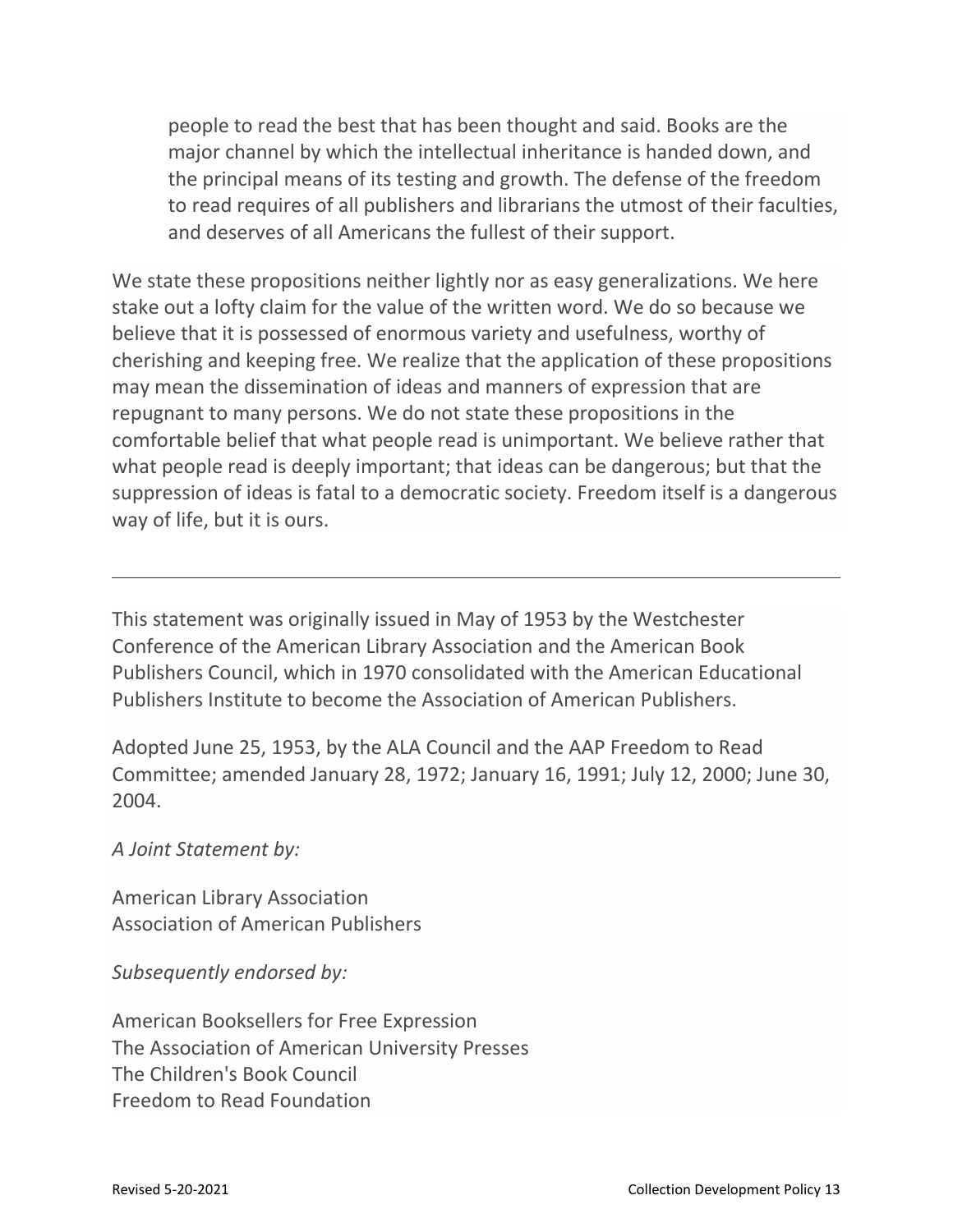National Association of College Stores National Coalition Against Censorship National Council of Teachers of English The Thomas Jefferson Center for the Protection of Free Expression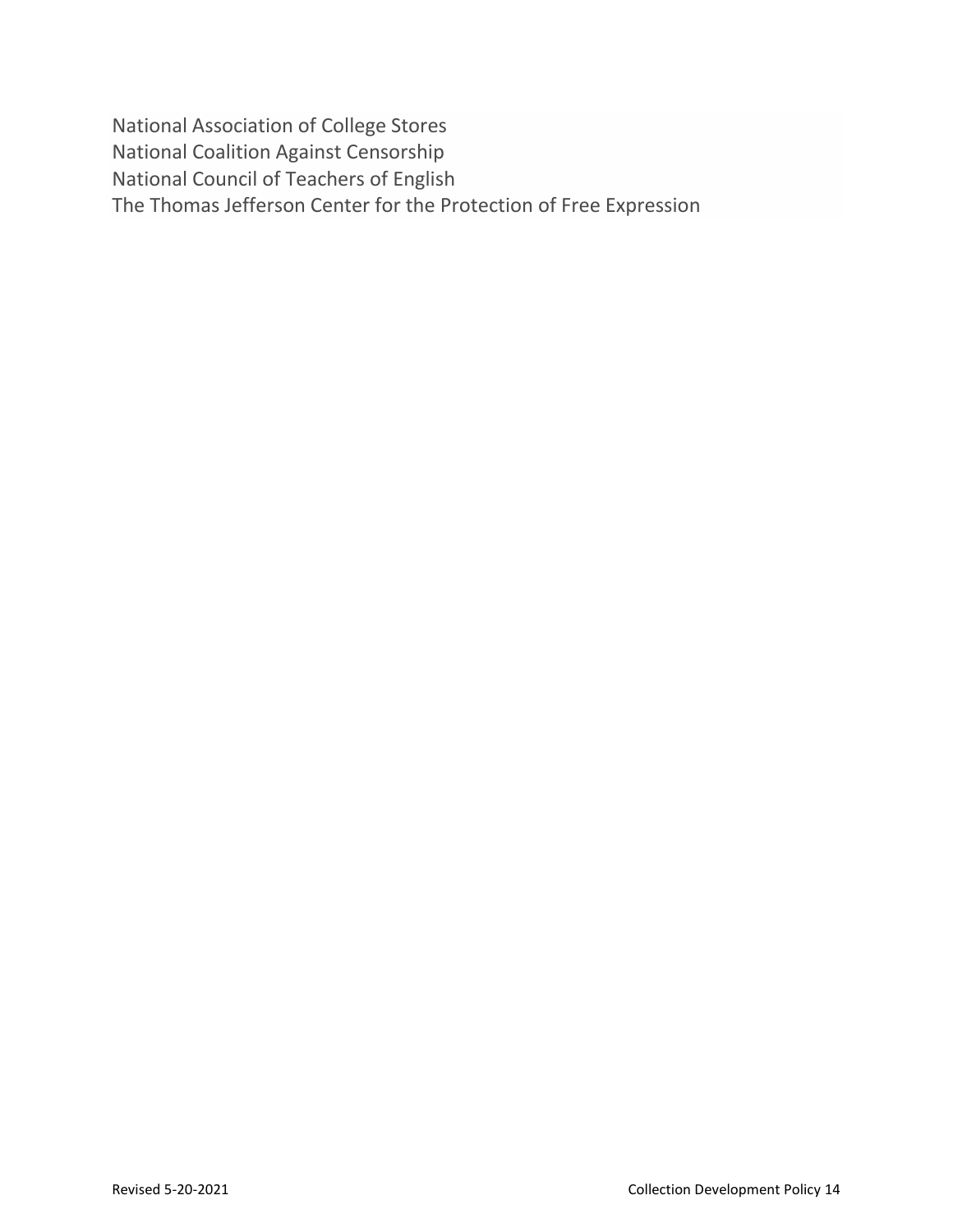### Appendix C

American Library Association's the Freedom to View Statement

The **FREEDOM TO VIEW**, along with the freedom to speak, to hear, and to read, is protected by the First Amendment to the Constitution of the United States. In a free society, there is no place for censorship of any medium of expression. Therefore these principles are affirmed:

- 1. To provide the broadest access to film, video, and other audiovisual materials because they are a means for the communication of ideas. Liberty of circulation is essential to insure the constitutional guarantee of freedom of expression.
- 2. To protect the confidentiality of all individuals and institutions using film, video, and other audiovisual materials.
- 3. To provide film, video, and other audiovisual materials which represent a diversity of views and expression. Selection of a work does not constitute or imply agreement with or approval of the content.
- 4. To provide a diversity of viewpoints without the constraint of labeling or prejudging film, video, or other audiovisual materials on the basis of the moral, religious, or political beliefs of the producer or filmmaker or on the basis of controversial content.
- 5. To contest vigorously, by all lawful means, every encroachment upon the public's freedom to view.

This statement was originally drafted by the Freedom to View Committee of the American Film and Video Association (formerly the Educational Film Library Association) and was adopted by the AFVA Board of Directors in February 1979. This statement was updated and approved by the AFVA Board of Directors in 1989.

### **Endorsed January 10, 1990, by the ALA Council**